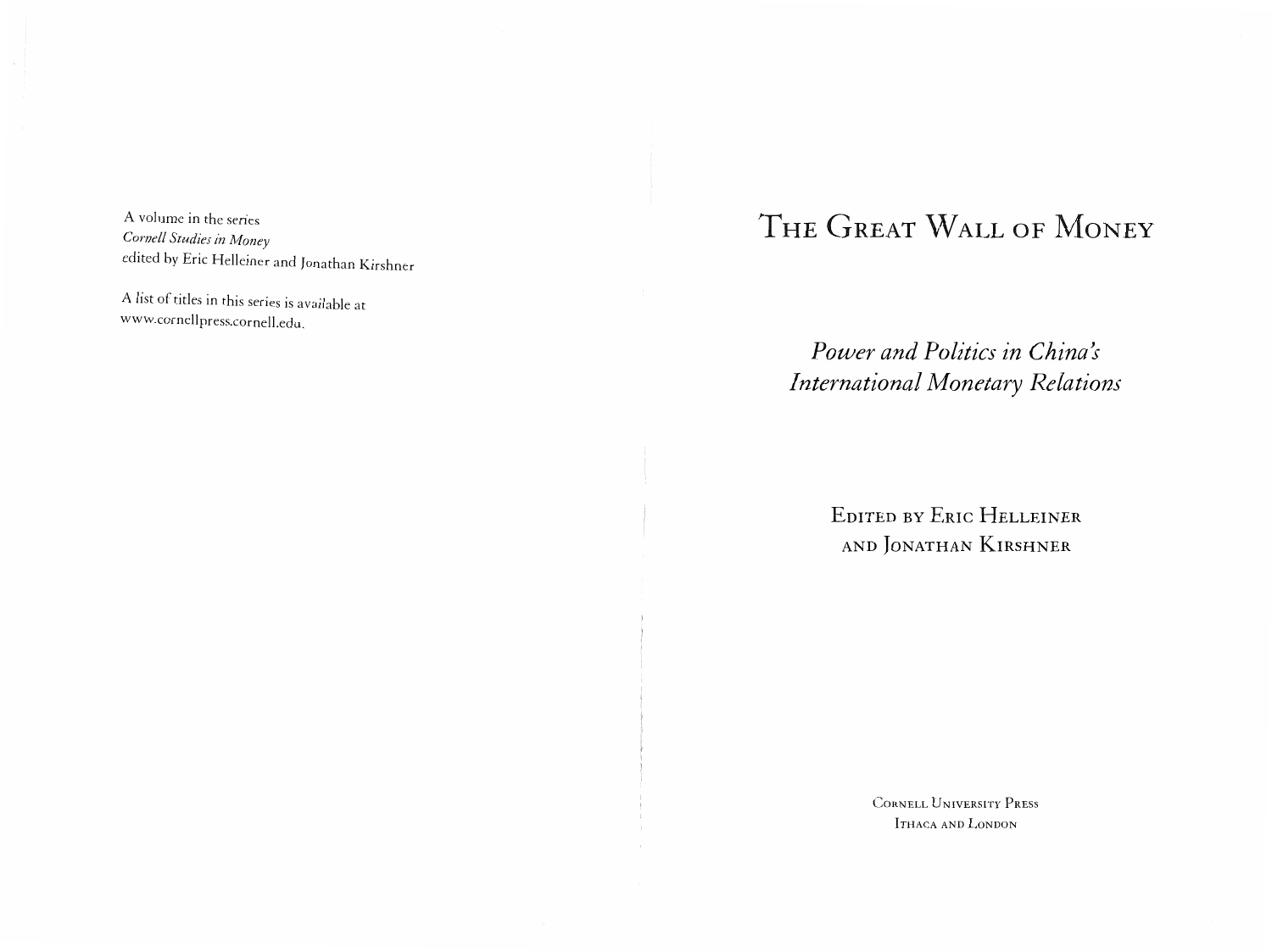#### 22 Eric Helleiner and Jonathan Kirshner

Whether the Chinese state will choose to be a taker, maker, or breaker of the existing international monetary system remains very uncertain. This volume reveals, however, how China's priorities and decisions will be shaped by political influences stemming from the domestic, state, and external levels. By analyzing the distinctive nature of those influences, the contributors pioneer the study of the *politics* of China's international monetary relations. In so doing, they shed new light on Chinese foreign economic policymaking, the future of the international monetary system, and the trajectory of China's continuing emergence as a great power in the coming decades.

# THE CHINA QUESTION

# *Can Its Rise Be Accommodated?*

Benjamin J. Cohen

Whether measured by the size of its reserves, the role of its exchange rate, or the use of its currency, Beijing's growing influence in the international monetary system is unmistakable. The issue to be addressed in this chapter is: Can the proverbial Middle Kingdom be smoothly absorbed into the leadership ranks of the global system, or could it instead become a force for instability or even conflict? Call it the China question.

The answer to the China question depends, in particular, on two critical factors. First is the issue of systemic flexibility. How adaptable are the institutions and procedures of global monetary governance? How easy is it for the monetary system to adjust to significant changes in the distribution of power? And second is the issue of China's intentions. What do the Chinese want? Can Chinese preferences be successfully accommodated? Both factors are essential, and much rides on the outcome.

Happily, historical analysis suggests that there is little problem on the first score. Other emergent powers in the past have been effectively absorbed without lasting disruption or irreparable damage. On the second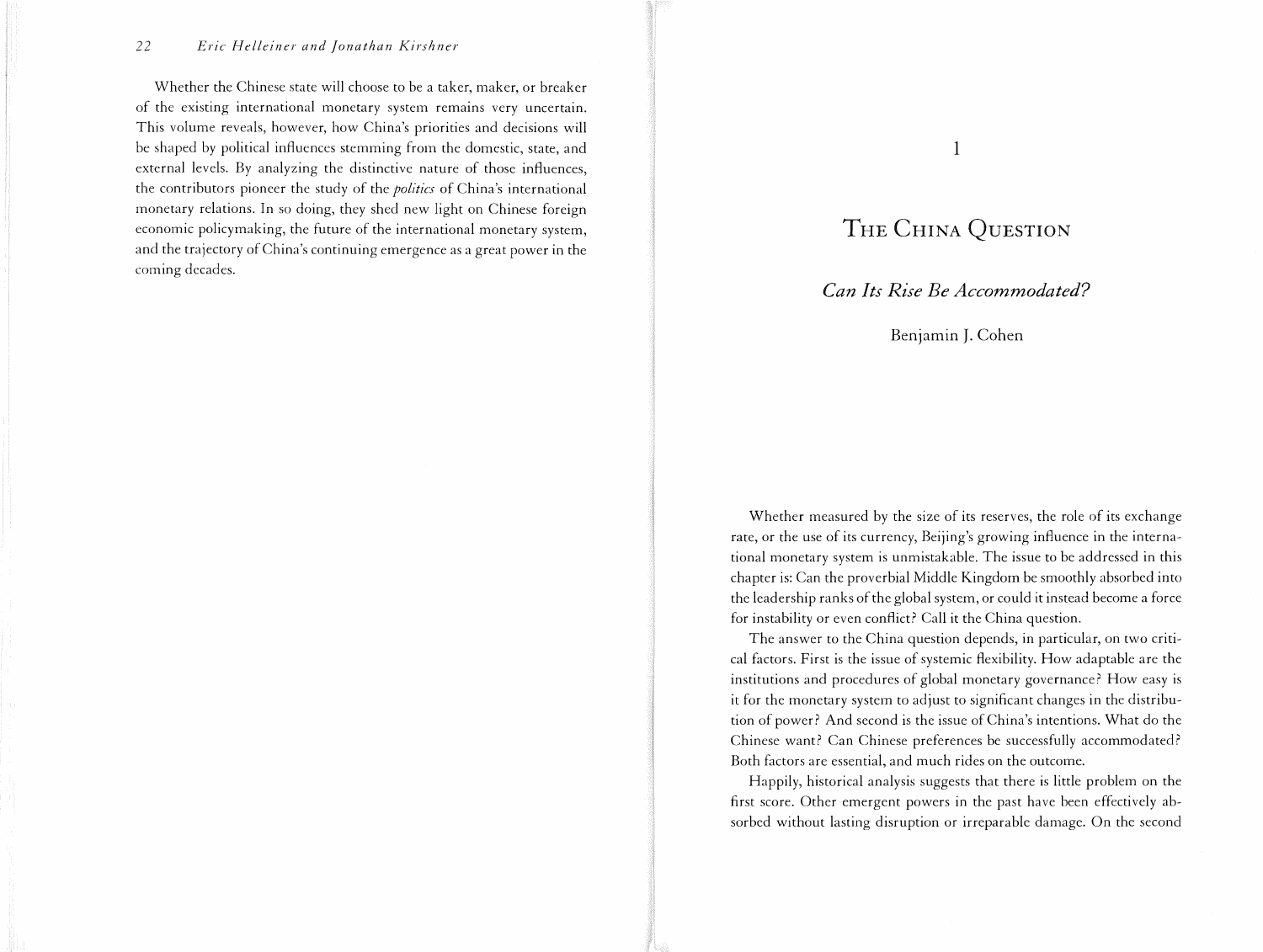score, however, there may be more cause for concern, since we know so little about China's strategic priorities. As several contributors to this volume note, Beijing repeatedly sends mixed signals about its intentions. To say the least, its ultimate goals remain shrouded in mystery.

#### Analytical Framework

The China question confronts us with two analytical challenges. First, how do we know when a newcomer is big enough to challenge the system's status quo? And second, how do we know when the emergence of a big newcomer has been successfully accommodated? Both challenges call for historical interpretation, which is inherently subjective. Each, therefore, is an issue on which reasonable people might reasonably disagree. Interpretation will be more persuasive if it can be grounded in a systematic analytical framework with well-articulated standards to provide an acceptable basis for judgment.

#### Monetary Power

Begin with the notion of "big." This of course is an issue of power. How do we know when an actor has gained sufficient power to challenge the established order?

Measuring monetary power is notoriously difficult. Until not long ago, the very concept of power in international monetary relations was, as Jonathan Kirshner noted in a seminal work, "a neglected area of study." 1 More recently, considerable progress has been achieved in parsing the meaning and uses of monetary power.<sup>2</sup> Yet for all the insight that has been gained, we still have no easy way to distinguish scales or levels of power in the monetary system.

For the purposes of this chapter, monetary power will be equated with *influence:* an ability to shape the behavior of others. This approach is in keeping with the conventions of mainstream international relations theory, as highlighted in a recent survey by David Baldwin-a tradition

stretching back to the early work of Robert Dahl, who argued that "A has power over B to the extent that he can get B to do something that B would not otherwise *do."* <sup>3</sup>The focus here is on the effects rather than the sources of power. An actor will be considered "big" if its actions (or inactions) can have systemic consequences, altering or controlling the outcome of events. Influence will be considered synonymous with authority or leadership.

How would we know when monetary influence is at work? The exercise of power is not always self-evident, particularly if it is indirect or passive. Power does not regularly announce itself. The most practical approach is to focus on specific roles-identifiable functions that can be considered as tangible manifestations of power. A "big" actor is one that is seen to act with authority or leadership in monetary affairs.

And what might those roles be? For inspiration, this chapter will look to the work of the late Charles Kindleberger, who wrote a great deal about monetary power. In his justly celebrated book, *A World in Depression,*  Kindleberger suggested that a monetary leader would be expected to play three distinct roles: (1) maintaining a relatively open market for distress goods; (2) providing contracyclical, or at least stable, long-term lending; and (3) acting as a lender of last resort at times of crisis. 4 In later work, he added two additional functions: (4) policing a relatively stable system of exchange rates; and (5) ensuring some degree of coordination of macroeconomic policies.<sup>5</sup> All five of these roles clearly imply a measure of influence. Together, they define the *scope* of monetary power.

Accordingly, this chapter will look to these five roles as tangible manifestations of monetary power. A newcomer will be considered big enough to challenge the system if it has become: (1) a major, if not dominant, import market; (2) a sizable capital exporter; (3) a significant influence on exchange rates; (4) a substantial influence on macroeconomic conditions; and/or (5) a potential source of crisis financing. Some combination of these five roles will be considered sufficient to qualify an actor as a major influence on the distribution of monetary power. The greater the number of the roles played, the larger is the scope of the actor's power.

4. Kindleberger 1973.

I. Kirshner 1995, 3.

<sup>2.</sup> Lawton et al. 2000, Andrews 2006.

<sup>3.</sup> Dahl 1957, 202-3; Baldwin 2013.

<sup>5.</sup> Kindleberger 1981, chap. 21.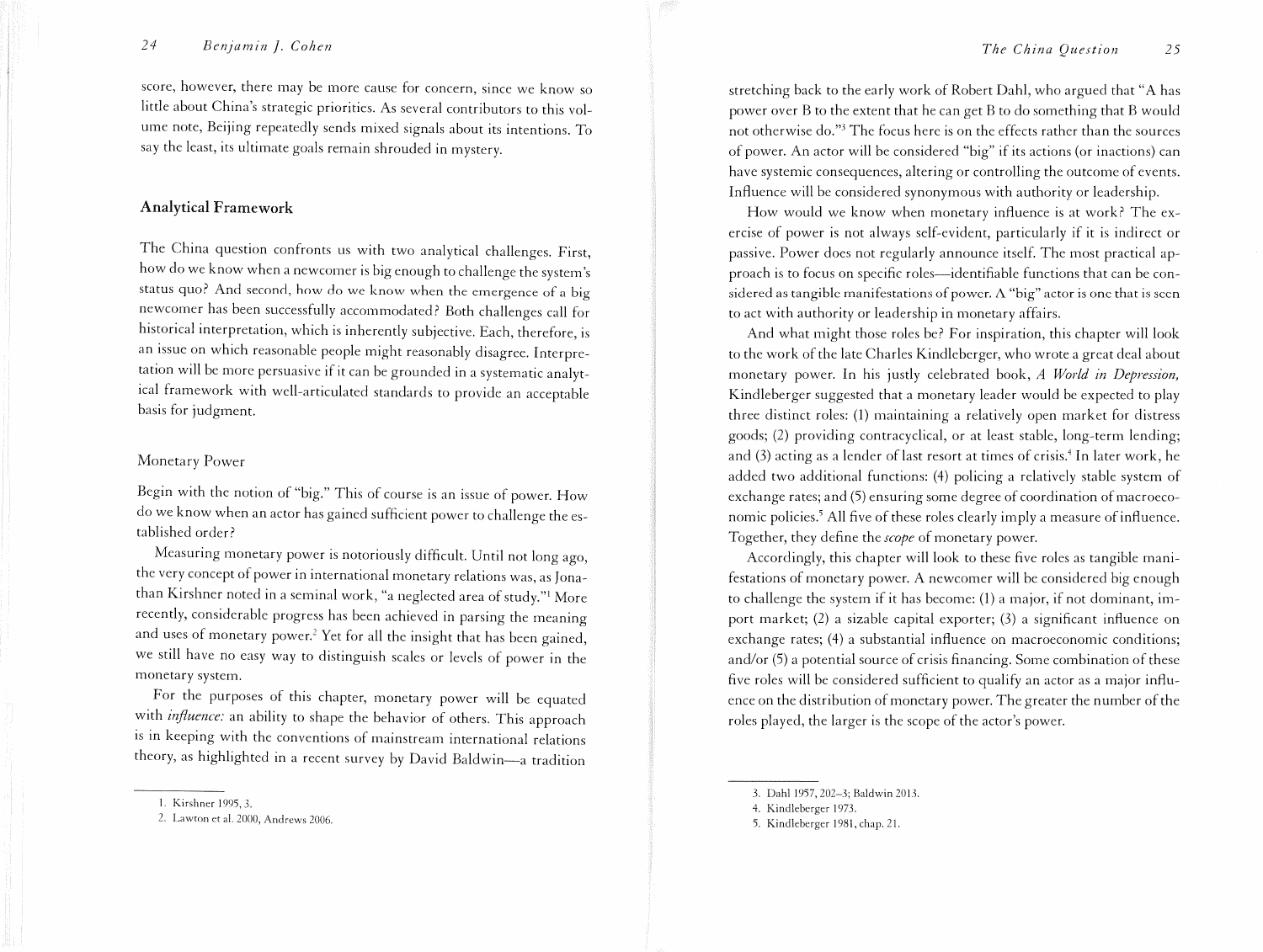#### Accommodation

So how, then, do we know when the emergence of a big newcomer has been successfully accommodated? That too is a difficult question. The emergence of a new pole of influence is hardly apt to be frictionless and will certainly not occur overnight. Authority in human affairs is not readily shared, and that is particularly true of relations among sovereign states with their distinct and often divergent political and economic interests. Some resistance on the part of incumbents is naturally to be expected, at least initially.

Broadly speaking, three alternative outcomes are possible. At one extreme, resistance to a newcomer might remain adamant, leading to rising tensions and the risk of serious policy conflict-hardly a denouement to be desired. Second, the newcomer might be co-opted by existing powers, persuaded or coerced into aligning its preferences with the prevailing rules of the game-in effect, into acquiescing with the status quo. Or third, opposition could eventually give way to some measure of acceptance of the newcomer's priorities, with space carved out for the rising power to join in playing a leadership role. The last may be considered the meaning of accommodation: a successful transition to a new sharing of authority with due deference to the interests of the newcomer. For the purposes of this chapter, three criteria will be used to judge whether a big new actor has been or can be successfully accommodated in this sense.

The first criterion will focus on the nature of the actor's impact on the overall stability of the system. Effects may be transmitted via the trade balance or the capital account and will be felt in exchange rates, payments balances, and general macroeconomic conditions. The emergence of a new power, determined to assert its own interests, is often destabilizing-at least at the start. The question is: Does its impact remain disturbing, or do priorities eventually come into alignment? A gradual movement toward a new overall balance in the system, while respecting the preferences of the newcomer, will be taken as a sign of successful accommodation.

A second criterion will have to do with crisis financing. Emerging powers usually accumulate a sizable stock of central bank reserves; in time, as well, their currencies may begin to play important international roles in trade, financial markets, or the reserves of other economies. Both ample reserves and an internationalized currency enable a country to act, if it

wishes, as a lender of last resort in time of crisis-a source of liquidity for others. Voluntary acceptance of the role of crisis lender may also be seen as a sign of successful accommodation. Has the actor willingly become a recognized credit source when others get in trouble?

The third criterion has to do with governance mechanisms. Has the actor been formally incorporated into prevailing leadership councils? Governance of the global monetary system is famously complex, if not obscure, comprising not only the formal structures and rules of the IMF but also the more informal decision-making procedures of regularized negotiating bodies like the G7 and the G20. A third sign of successful accommodation would be effective inclusion into some or all of these governance mechanisms. In short the newcomer would be accepted, implicitly or explicitly, as a full member of the club.

### The Rise of China

Judging by these standards, there seems little doubt that China has now become a big player in monetary affairs. The signs of the country's newfound monetary power are unmistakable, as the editors of this volume emphasize in their introduction. After three decades of double-digit growth, the Middle Kingdom has emerged to become the second largest economy in the world, surpassing the former number two, Japan, in 2010. As a voracious importer of raw materials and energy, China has become the dominant market for a wide swath of commodity producers, from close neighbors in Southeast Asia and Australia to South America and Africa. At the same time, as the "world's workshop" manufacturing or assembling vast amounts of goods for export, the country has enjoyed trade surpluses that have exceeded even those of Japan and Saudi Arabia in their prime. China today sells everything from textiles and apparel to wind turbines and solar panels. In the mid-2000s, the Middle Kingdom's surpluses on current account amounted to as much as 10 percent of GDP.

Correspondingly, these surpluses have cumulatively made China one of the world's greatest creditor nations, with external claims fax exceeding liabilities. For many years most foreign earnings went directly into the currency reserves of the People's Bank of China, the Middle Kingdom's central bank, reaching a new high of some  $$3.5$  trillion in mid-2013—the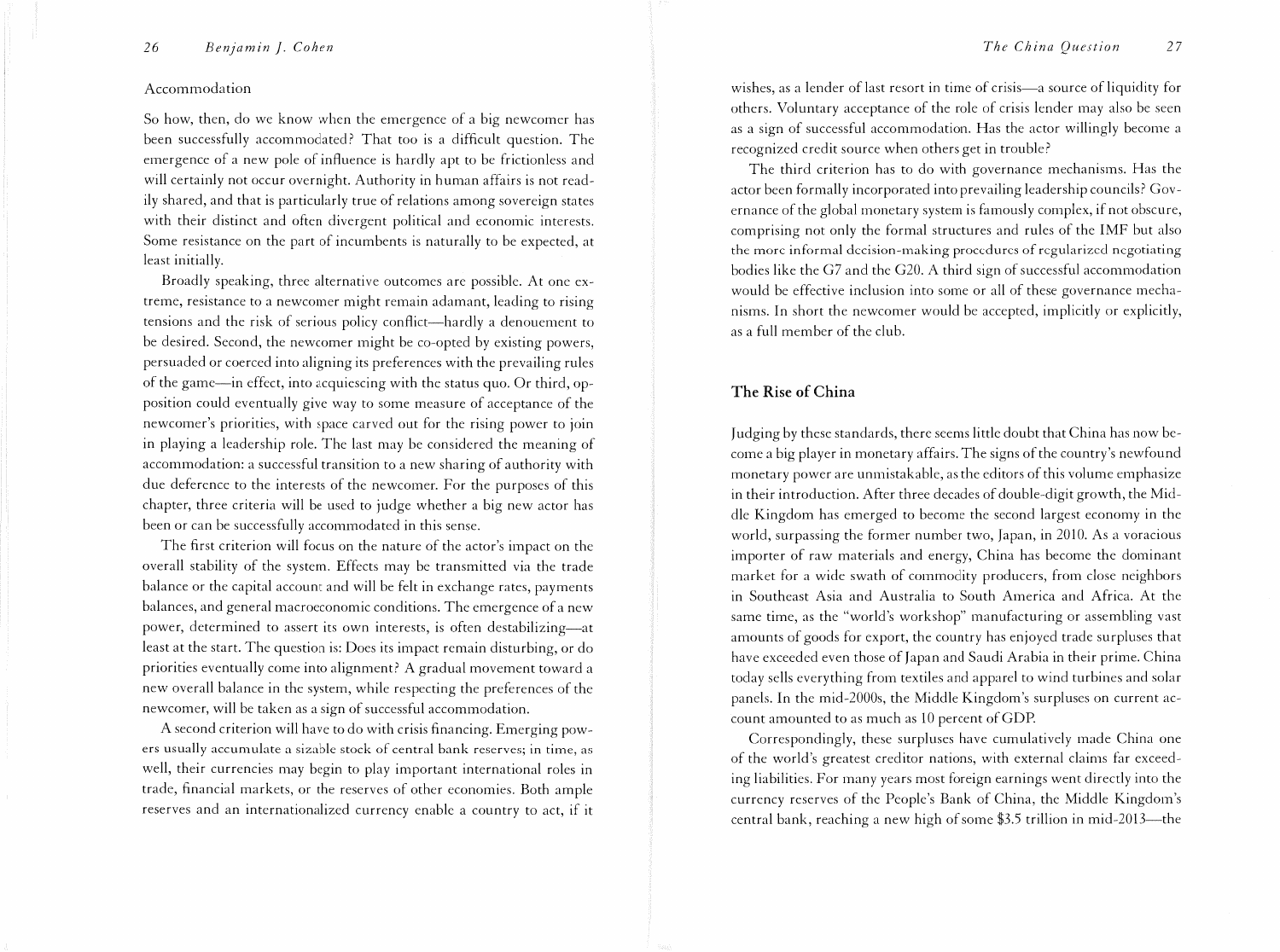greatest stockpile of reserves for any one country in history. Even today, the PBOC's reserves account for as much as three-quarters of China's international claims. More recently, as Yang Jiang notes in this volume, some of these assets have been deployed in the form of foreign aid, often quite obviously for politico-strategic purposes. Additionally, an increasing emphasis has been put on economically profitable forms of overseas placement. This can be seen in the country's rising level of outward direct investment, led by state-owned enterprises, which since 2005 has accelerated rapidly to as much as \$70 billion a year in 2010 and 2011. More than 80 percent of the total involved minerals or energy projects.<sup>6</sup> It can also be seen in the creation of the China Investment Corporation, a sovereign wealth fund, with an initial endowment in 2007 of some \$200 billion. By 2012, CIC's assets had more than doubled, to some \$440 billion. The value of China's accumulated claims abroad is still small as compared with those of the United States or other mature economies, with their much longer histories of foreign investment. But even with its late start, the Middle Kingdom clearly is well on its way to becoming a major capital exporter.

China's massive reserves have also put the country in a position to act as a key source of crisis financing for others. In this regard, the Middle Kingdom's new capabilities were signaled as early as 2000 when Beijing signed on to the Chiang Mai Initiative (CMI), a regional framework for the provision of emergency liquidity assistance negotiated by the so-called ASEAN + 3 group—the ten members of the Association of Southeast Asian Nations plus the three Northeast Asian countries of China, Japan, and Korea (the "Plus Three" countries). CMI established the basis for a new network of bilateral swap arrangements between the Plus Three countries on the one hand and members of ASEAN on the other hand. The Plus Three countries promised to make dollar resources available to ASEAN members, when needed, in exchange for equivalent amounts of local currency. More recently, in 2010, the network of BSAs was formally transformed into a new common facility dubbed the Chiang Mai Initiative Multilateralization (CMIM), with resources now totaling \$240 billion. China's share of commitments to CMIM was set at 32 percent (\$76.8 billion). Although Yang Jiang dismisses Beijing's "currency swap diplomacy" in her chapter

here as a "shallow form of monetary cooperation," it is nonetheless useful in helping to consolidate Chinese influence in East Asia.

Finally, it is clear that China is beginning to have a noticeable impact on exchange rates and macroeconomic conditions, at least in its immediate neighborhood. Historically most nations in East Asia, like many countries elsewhere, have chosen to shadow the US dollar in targeting their exchange rates, a practice that Ronald McKinnon has long described as an informal "dollar standard."7 More recently, however, China's yuan-also known as the renminbi (RMB, or "people's currency")—has begun to play a substantially larger role as an anchor for regional currencies. According to econometric estimates by Randall Henning, four of the main economies of Southeast Asia-Malaysia, the Philippines, Singapore, and Thailandnow place more weight on the yuan than the dollar in the management of their exchange rates, forming what amounts to a nascent "renminbi bloc."<sup>8</sup> And through these links to the yuan, local monetary and fiscal policies are being influenced as well.

With all these signs of China's newfound monetary power, it would seem evident that a major new player has burst onto the scene, disrupting the status quo. No one knows, of course, whether the Chinese juggernaut will continue on its course. Debate rages over whether Beijing's economic model can long sustain the momentum of the last three decades.<sup>9</sup> But for now at least, the Middle Kingdom's rise seems real. What is less clear is whether China's emergence can be successfully accommodated. As indicated, the outcome will be determined by two factors in particular-the flexibility of the monetary system in general and the specific intentions of Beijing's leadership.

# Systemic Flexibility

This is not the first time in living memory that the entrance of a big newcomer has significantly altered the distribution of power in monetary relations, challenging the system's status quo. At the end of World War

<sup>6.</sup> Scissors 2012.

<sup>7.</sup> McKinnon 2005.

<sup>8.</sup> Henning 2014.

<sup>9.</sup> Beckley 2011/12.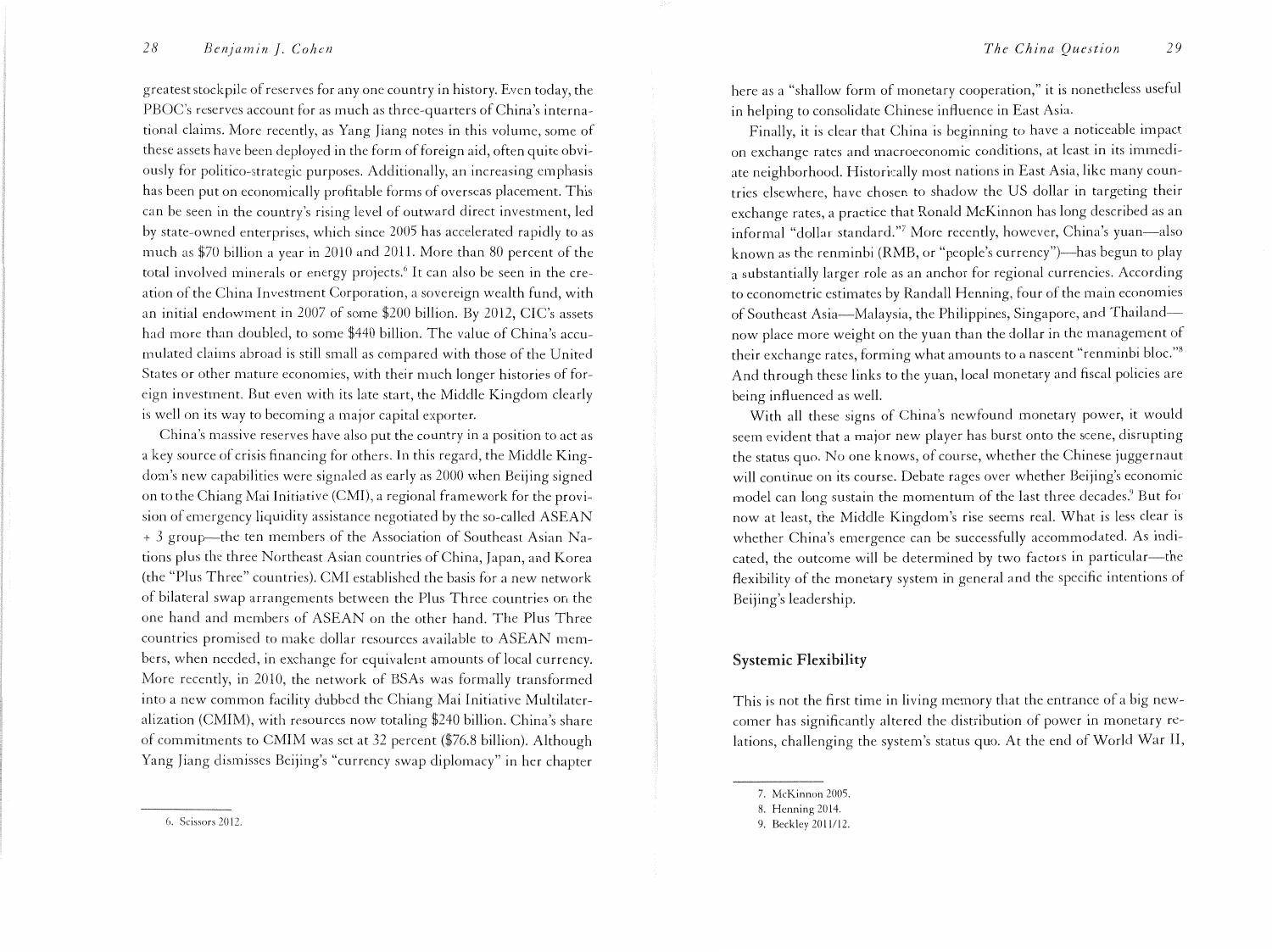#### *The China Question 31*

#### *30 Benjamin]. Cohen*

when the Bretton Woods regime was established, the United States bestrode the system like a colossus. The system could fairly be described as unipolar. But in the decades since, several new powers have successively emerged to challenge US dominance, including *West* Germany, Japan, and most recently Europe's Economic and Monetary Union (EMU) with its euro. To this list some might also add a fourth, Saudi Arabia. *New* poles of influence have emerged. In each case, the emerging actor achieved a level of capability sufficient to pose a significant challenge to the status quo. But in each case existing institutions ultimately proved flexible enough to absorb the newcomer without undue stress. The modern monetary system has demonstrated a remarkable capacity to accommodate rising powers.

#### The Starting Lineup

One could go back further, of course—to the interwar period, for instance, when the United States first surpassed Britain as a monetary power; or even further to the nineteenth century, when the British faced emerging rivals in France and Germany. But those freewheeling eras had little in common with the more institutionalized regime that began with Bretton Woods. For serious comparative analysis, it *seems* best to begin with the system as it existed in 1945.

At that time, the starting lineup was clear. It consisted of one heavy hitter, the United States, and a motley cast of supporting players—Gulliver and the Lilliputians. American leadership was unquestioned. The United States was the world's biggest import market and, through programs like the Anglo-American Loan Agreement of 1946 and the Marshall Plan, the only major source of both long-term lending and crisis liquidity. The US dollar, universally regarded as being "as good as gold"(if not better), was enshrined as the anchor of the new Bretton Woods system of pegged *ex*change rates, and monetary and fiscal policy in Washington overwhelmingly *set* the tone for macroeconomic conditions elsewhere. The system was about as unipolar as it could get short of formal empire. Hegemony did not seem an unfair description.

Clearest evidence of America's dominance could be found in the initial allocation of IMP member quotas and seats on the Fund's Board of Executive Directors. Quotas are the main determinant of voting rights at the IMP. Though in principle *set* according to strictly objective formulas,

quotas in practice are intended to be a rough reflection of the monetary pecking order: a measure of each state's relative standing on the scale of monetary power. In 1946, when the IMP formally came into existence, the United States was assigned nearly one-third (31.68 percent) of all member votes. The only other country to *come* close was Great Britain, with 15.12 percent, and even that was considered rather generous. Though the pound sterling at the time still enjoyed *some* status as an international currency, at least within the sterling area, Britain itself was plainly a wounded nation, unable to play any of the roles normally associated with monetary leadership. At best, London could *be* regarded as Washington's feeble junior partner.

For the Board of Executive Directors—originally known simply as the Executive Board-the Fund's Articles of Agreement specify that five seats are to *be* appointed by the members with the largest quotas, with the remainder, normally, to *be* elected by diverse constituencies. At the start, the five appointed seats, in addition to the United States and Britain, went to France, China, and India. At *best,* these additional three could *be* regarded as not much more than courtesy appointments. None of the three was in any position to exercise much authority in monetary affairs. France had been occupied during World War II and had lost much of its industrial capacity. Its currency was weak and its reserves exhausted. China was in the midst of a debilitating civil war, eventually won by the Communists in 1949. And India, newly independent, was preoccupied with building state institutions after the Great Partition with Pakistan. The distribution of global monetary power was radically skewed in favor of the United States.

#### West Germany

The first serious challenge to American dominance came, unexpectedly, from a defeated World War II foe. This was the Federal Republic of Germany, otherwise known as West Germany, formally created in 1949 through amalgamation of the US, British, and French zones of occupation. At the end of hostilities in 1945 the former Third Reich lay in ruin, its cities and industries largely destroyed. The Deutsche mark (DM) did not even come into existence until 1948, and even as late as 1950 the reborn country's balance of payments was in severe crisis, requiring outside assistance. But then the German economic miracle began, generating rapid growth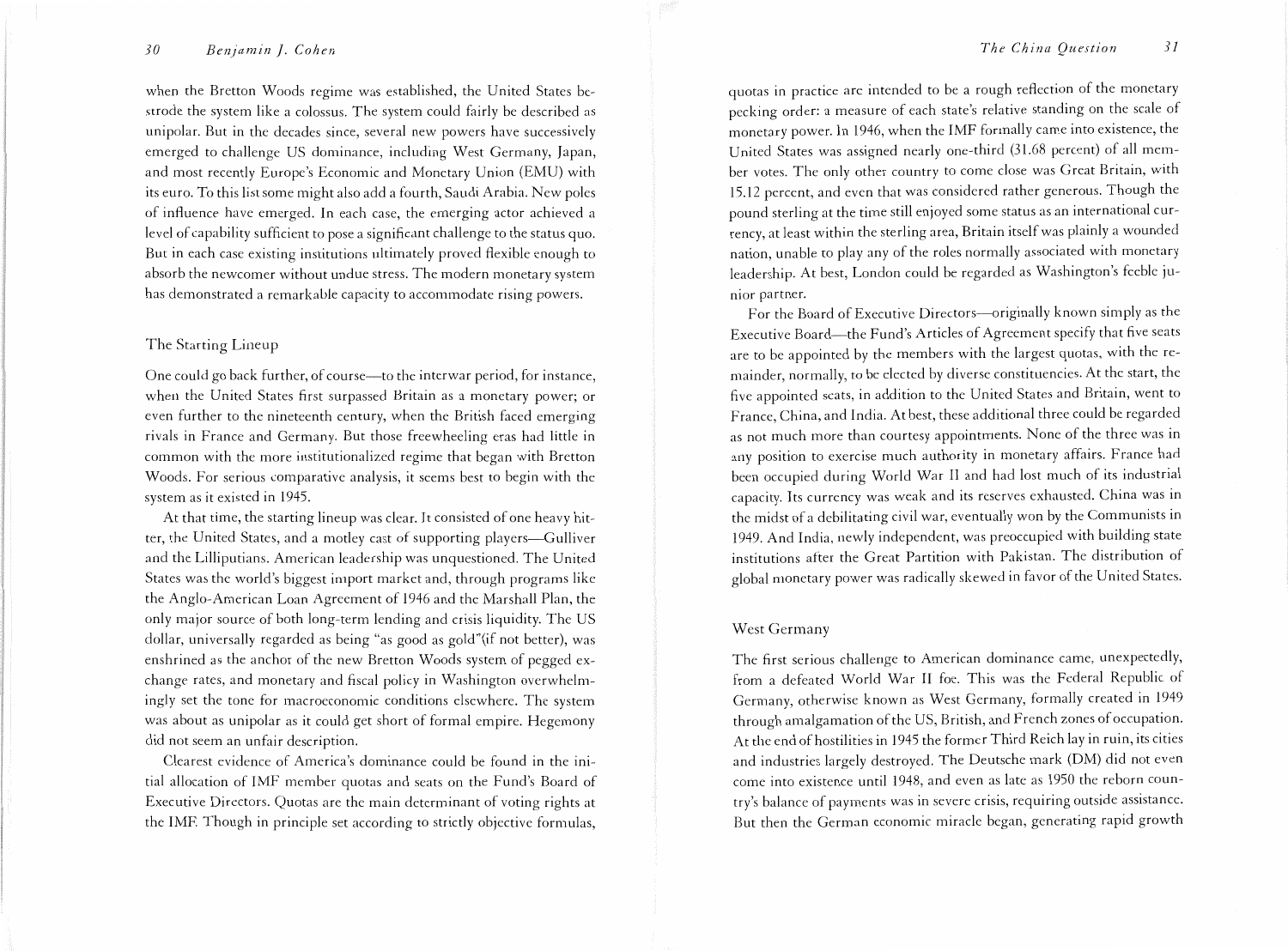and persistent export surpluses. By the end of the 1950s the Federal Republic was firmly ensconced as the leading economy of Europe and its preeminent monetary power.

The reach of West Germany's newfound influence could be best seen in its impact on macroeconomic conditions, not only in Europe but even in the United States. The German public's well known aversion to inflation was fully reflected in the hardline policies of the Federal Republic's central bank, the Bundesbank. Across Europe governments felt driven to match the DM's high interest rates in order to avoid downward pressure on their own currencies-a pressure only modestly relieved by two small revaluations in 1961 and 1969. In the 1970s, when a common intervention system known as the "snake" was created to bind together exchange rates in the European Community (succeeded in 1979 by the European Monetary System), the centrality of the DM was universally acknowledged. Though West Germany did not actively seek an international role for the DM, for fear of losing control over its own monetary policy, its well-respected money soon came to be broadly accepted as the anchor for other European currencies.

Across the Atlantic, meanwhile, the United States struggled throughout the 1960s to stem the flood of dollars pouring into purchases of the DM, severely complicating Washington's efforts to cope with swelling external deficits. For domestic reasons tighter monetary policy in the United States was resisted, giving rise to headline stories about a burgeoning interest rate war with the Germans. I recall a prominent US economist at the time tartly saying to me that we now imported our cars from Japan and our interest rates from Germany. Though resisting pressure for a substantial revaluation of the DM, which could have hurt German exports, the Federal Republic did what it could to help keep the policy conflict from getting out of hand. As a close ally of the United States in NATO, West Germany had no wish to ruffle Washington's feathers. Hence in a famous letter from the Bundesbank to the US Federal Reserve, a pledge was made to keep German reserves in dollars rather than convert them into gold. Likewise, West Germany agreed to make significant payments to the United States to "offset" the cost of maintaining American troops in the Federal Republic. But in the end these and other concessions proved insufficient to forestall the Nixon administration's dramatic decision in August

1971 to suspend the gold convertibility of the dollar, effectively introducing a new era of floating exchange rates.

Already by that time, however, it was clear that West Germany's emergence as a monetary power was being successfully accommodated. As early as 1961 the Federal Republic was given a quota at the IMF equal to that of France and received its own appointed seat on the Executive Board. West Germany took the place of China, whose quota had been frozen following the Communist victory in 1949 (and remained frozen until the mainland government replaced Taiwan in the China seat in 1980). And three years later, when the so-called Group of Ten was named to negotiate the first reform of the IMF since Bretton Woods (leading to the creation of Special Drawing Rights), no one questioned that the Germans should be included. The Federal Republic clearly had become part of the inner circle. This was by no means a co-optation. West Germany's tenacious defense of its tight monetary policy amply demonstrated the extent to which German priorities were now to be part of the international conversation. Rather, this was simply confirmation that the Federal Republic had, in a sense, "arrived."

Indeed, some sources wanted to go even further, to promote West Germany formally to a position of peak leadership in exclusive partnership with the United States in a sort of monetary "bigemony."<sup>10</sup> But that was more than other key players, such as Britain and France, were willing to accept. Instead, the Federal Republic was folded into a new Group of Five or G5 (alongside the United States, Britain, France, and Japan) that was created in 1975, soon expanded with the addition of Canada and Italy to become the G7. For years thereafter the G7, representing nearly half of the world's economy, functioned informally as the center of governance of the monetary system.

#### Japan

Ironically, the next major challenge also came from a defeated World War II foe-Japan. Like Germany, Japan experienced a postwar economic miracle, an export-led boom starting in the mid-1950s that by the 1960s was generating growth rates in the double digits. In 1968 Japan became the

10. Bergsten 1975.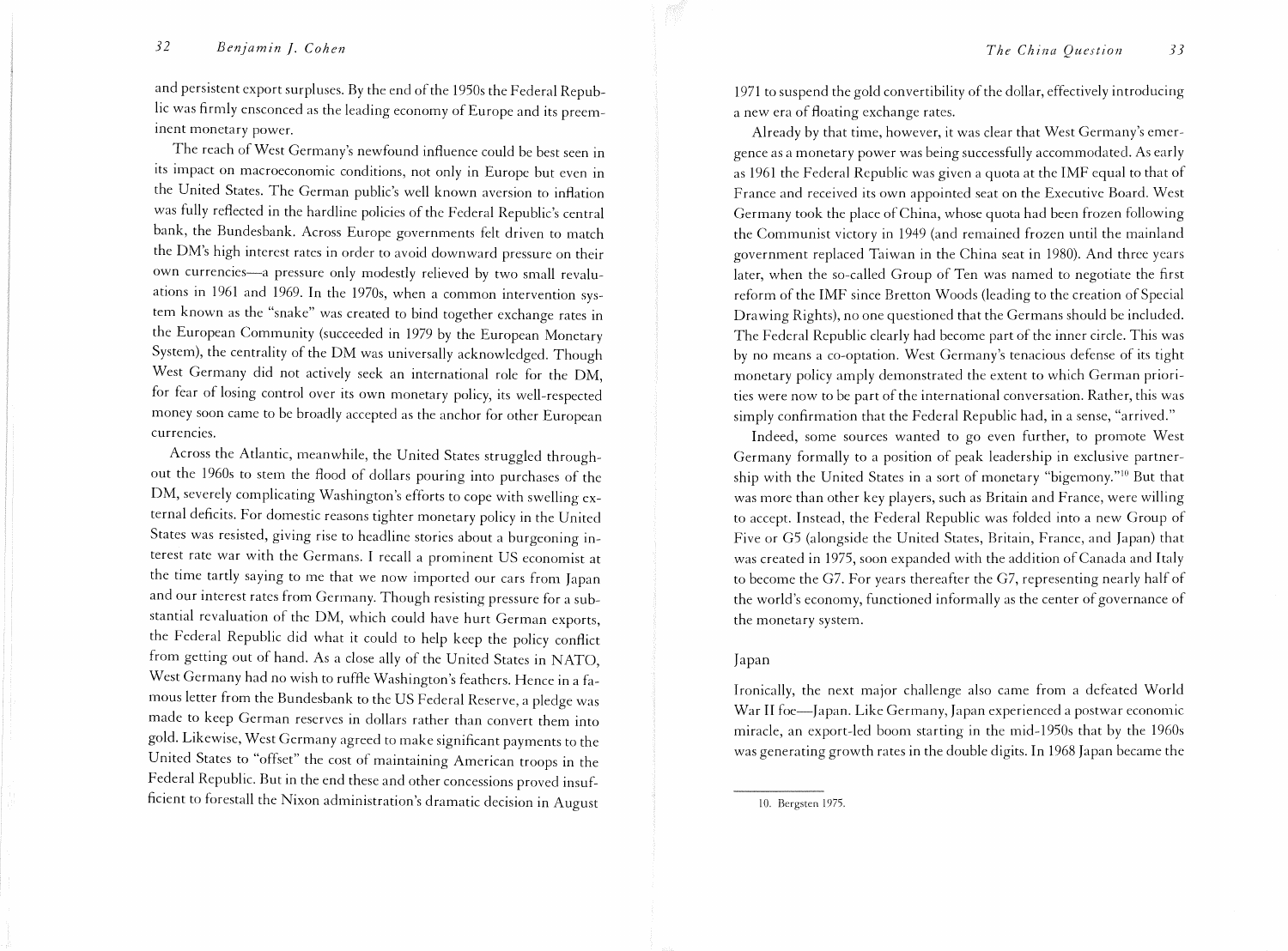world's second largest economy, enjoying record payments surpluses and a rapidly growing stockpile of international reserves. During the 1970s the yen became one of the most popular currencies in global financial markets. By the 1980s Japan was the world's biggest creditor nation, clearly a monetary force to be reckoned with.

Unlike Germany, though, Japan played a relatively limited role as a direct influence on exchange rates or macroeconomic conditions. For the Federal Republic, fully committed from the start to the project of European integration, a leadership role in monetary affairs came naturally once economic recovery took hold. However much the Germans may have resisted internationalization of the DM, others nearby could not be prevented from following. Japan, by contrast, had made no such commitment to regional reconciliation. Hence Tokyo had no willing followers in its own neighborhood, where memories were still fresh of Japan's wartime atrocities. On monetary matters, most governments in the region preferred to take their cue from Washington.

Nor, prior to the 1990s, did the Japanese show much interest in playing a more direct role. Like Germany, Japan was long inclined to resist internationalization of its currency for fear of losing control over monetary policy. The Japanese did see their successful economy as an exemplary model for Asian neighbors to emulate, an idea popularized as the "flying geese" theory of economic development. But it was not until the bursting of Japan's "bubble" economy in 1989 and then the Asian crisis of 1997-98 that Tokyo began to take a more proactive role in regional finance. Now currency leadership in East Asia became a central element of policy, largely as a defensive measure intended to reduce the domestic economy's exposure to external volatility--what William Grimes has called "internationalization as insulation."<sup>11</sup> Success in creating anything like a "yen bloc," however, has proved elusive. For the most part, the reach of Japanese monetary power continues to be felt primarily in the country's prominence as a capital exporter and secondarily as a potential source of crisis financing.

In any event, postwar Japan had little appetite to challenge the monetary dominance of its political patron, the United States. With Japanese national security directly dependent on American military might, Tokyo

elected to maintain a passive, low-profile stance in its overall foreign policy. Japan had no wish to make waves and acquiesced frequently, albeit unhappily, to American priorities—such as when Tokyo agreed to engineer a revaluation of the yen in 1971 and again in 1978 and 1987. Accommodation of Japan's monetary ascent, therefore, could take place with comparative ease. In the 1960s the country was welcomed as a member of the Group of Ten and later to the G5/G7. And in 1971 Tokyo gained an appointed seat on the IMF Executive Board, replacing India. Though Japan's share of voting rights at the Fund was not to match Germany's for another twenty years, it was nonetheless clear that by the 1970s the Japanese too had "arrived."

# Saudi Arabia

A third challenge, of a quite different order, came from Saudi Arabia after the dramatic oil shock of 1973, when world oil prices quadrupled. The Saudi kingdom was the world's largest exporter of crude petroleum and at the time sat atop nearly a third of known energy reserves. Unexpectedly, a country that had not even become a member of the IMF until1957 found itself a major player in monetary affairs, with a huge surplus of revenues and a rapidly rising stockpile of foreign assets. With scant resources other than oil and a population under fifteen million, Saudi Arabia could hardly be compared with Germany or Japan in broad economic terms. The country did not even have a national currency until 1961. But in strictly financial terms, the Saudis were now in a position to exercise major influence.

The oil shock was clearly destabilizing. On the one hand, energy importers were forced to scramble to find ways to cope with much higher import bills. The suddenly huge transfers to the Saudis and their partners in the Organization of the Petroleum Exporting Countries had the dual effect of accelerating inflation (through the higher price for oil) and retarding growth (by diverting spending for other purposes), ushering in a new era of prolonged stagflation around the world. On the other hand, energy exporters were now endowed with a mammoth accumulation of wealth, which many feared might become a kind of doomsday "money weapon." Oil revenues were paid in dollars, and in the United States in particular there was much concern that the Arab members of OPEC, led by Saudi Arabia, might be tempted to use their new riches as an instrument of linkage to pressure Washington on Middle East political or military issues.

ll. Grimes 2003, 186.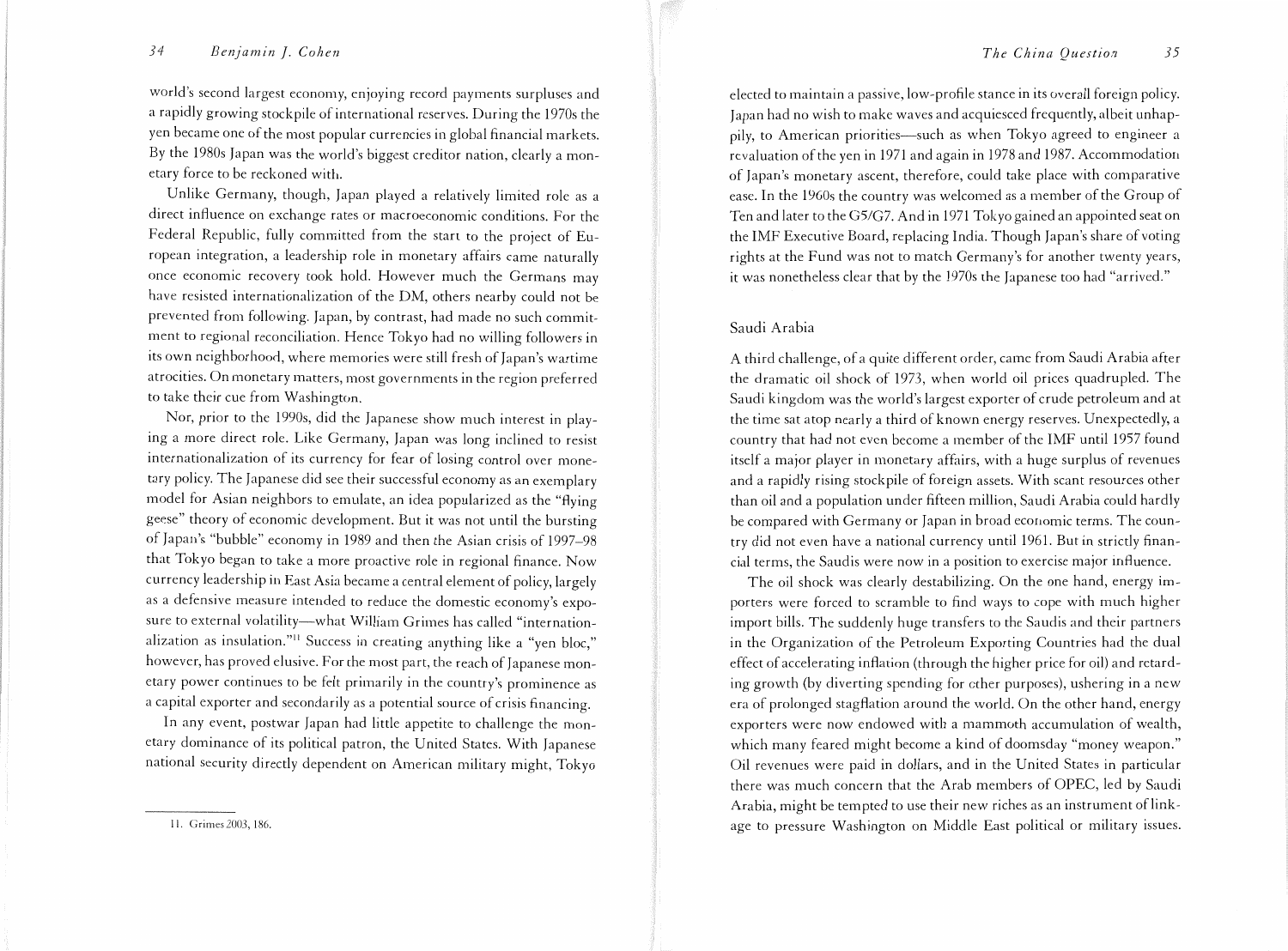The Saudis alone were thought to account for anywhere from one-half to three-quarters of Arab holdings of greenbacks.<sup>12</sup>

In practice, however, accommodations were quickly found. In return for critical concessions from Washington-including, in particular, informal security guarantees against possible threats from enemies within or without—Saudi Arabia gave assurances of continued support for the dollar. The kingdom was promised top secret confidentiality for its holdings and was even provided a separate "add-on" facility to handle its purchases of US government securities outside the normal auction process. 13 On a broader scale Saudi Arabia began lending funds to the International Monetary Fund, then strapped for cash, to help support the Fund's recycling of so-called petrodollars to energy importers. By 1979 the kingdom had become the IMP's second largest creditor after the United States, qualifying it for an appointed seat on the Fund's Executive Board alongside the established monetary powers of the G5. Saudi Arabia's quota was also rapidly raised, moving it from fifteenth place among members in the mid-1970s to sixth place in 1981.

Since the 1980s the kingdom's monetary star has dimmed somewhat, despite the fact that it has continued to pile up financial assets. In more recent years, Saudi Arabia's share of Fund quotas has slipped from sixth place to twelfth, falling behind the rising ERIC powers (Brazil, Russia, India, and China) as well as Canada and Italy. Moreover, having lost its position as the IMP's second largest creditor, the kingdom was deprived of its appointed seat on the Executive Board in 1992. In recognition of their continuing importance, however, the Saudis were instead accorded the rare privilege of electing their own exclusive executive director-a de facto equivalent of an appointed seat. Though Saudi Arabia may no longer qualify as a top player, the country clearly remains a member of the world's monetary elite.

#### The Euro Area

Finally, there is the euro area, Europe's Economic and Monetary Union, which formally came into existence in 1999. From the start EMU was

expected to pose a formidable challenge to the monetary status quo. The birth of the euro, it was thought, would create a new power in international monetary affairs. Even without the participation of Britain and some other European Union members, the euro area would constitute one of the largest economic units in the world, rivaling even the United States in terms of output or share of global trade. Consequences for the monetary system thus promised to be momentous. EMU would become a major rival to the United States. Europe's new money, building on the widespread popularity of Germany's old DM, would pose a serious threat to the long-standing dominance of the greenback. According to one celebrated forecast, the euro might even overtake the dollar as a reserve currency by as early as 2015. <sup>14</sup>

Experience, however, has defied expectations. Unquestionably, the newborn euro did begin life with many of the attributes needed for competitive success, including a large economic base, deeply rooted political stability, and an enviably low rate of inflation, all backed by a joint monetary authority, the European Central Bank, that was fully committed to preserving confidence in the currency's future value. Yet in practice, after a fast early start, cross-border use of the euro for most purposes appears to have leveled off by the middle of its first decade, and under the pressure of Europe's sovereign debt crisis more recently may even have begun to slip back a bit. Overall, the euro has done little more than hold its own as compared with the past aggregate market shares of the DM and EMU's other "legacy" currencies. Moreover, it is well known that while the dollar continues to be used virtually everywhere, the euro's domain is still confined mainly to a limited number of countries with close geographical and/or institutional links to the European Union. Strictly speaking, we would be closer to the mark speaking of a "one-and-a-half currency system" rather than genuine rivalry.<sup>15</sup> The outcome to date has been decidedly anticlimactic.

Partly, this disappointing result has been due to the natural incumbency advantages enjoyed by the greenback; and partly also to the European Central Bank, which has studiously maintained a hands-off policy toward

<sup>12.</sup> Cohen 1986, 126.

<sup>13.</sup> Spiro 1999.

<sup>14.</sup> Chinn and Frankel 2008.

<sup>15.</sup> Cohen 2011, chap. 8.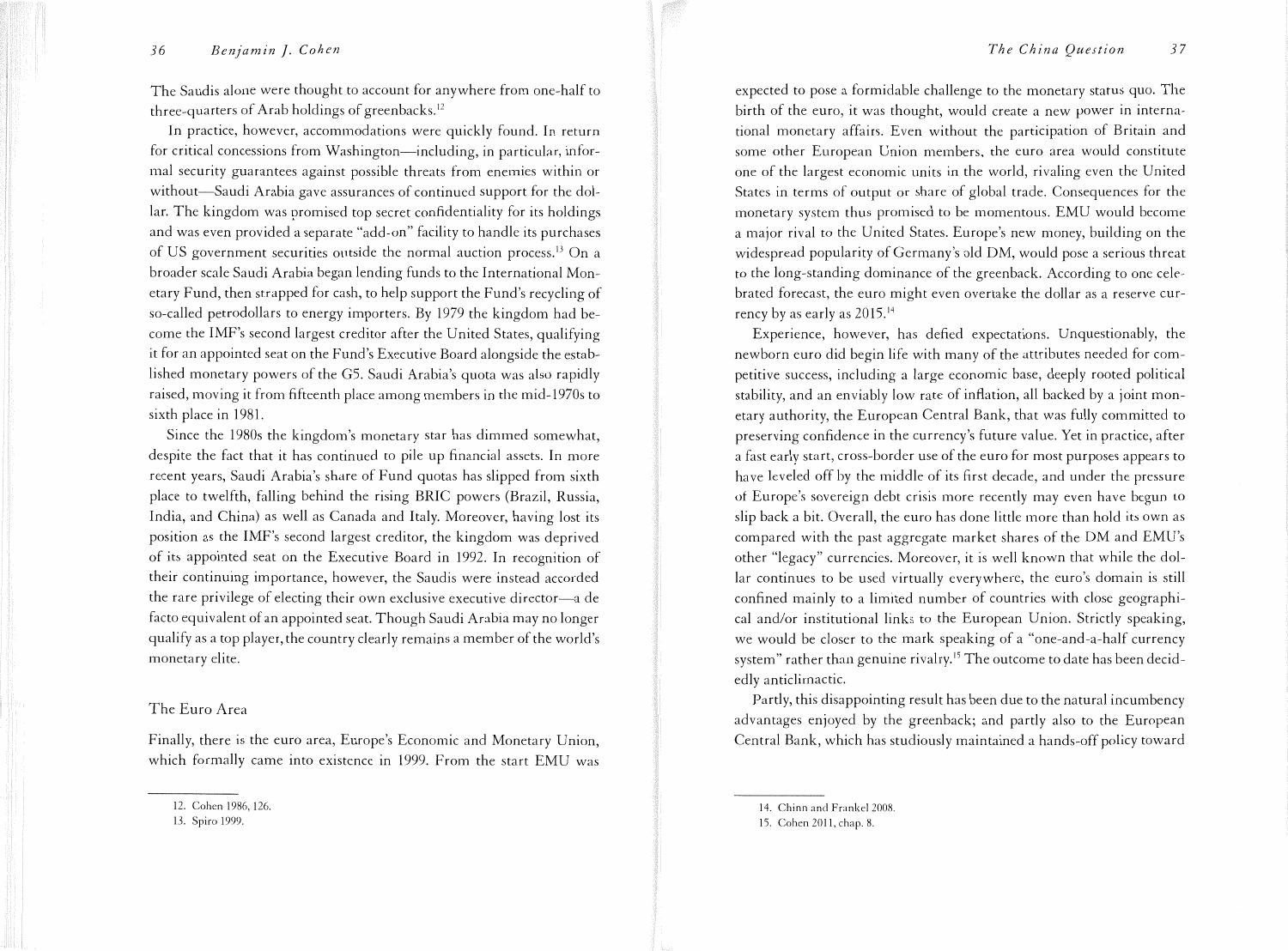the issue of euro internationalization. But most of all the outcome would seem attributable to inherent defects in EMU's ambiguous and decentralized governance structure, which has left ultimate authority mainly in the hands of its largest members. Germany, France, and Italy continue to participate separately, on their own behalf, in the G7; and there is no unified EMU representation on the Executive Board of the IMF, where the euro area's seventeen members are scattered across no fewer than eight different constituencies. Accommodating to the creation of EMU, therefore, has proved easier than many had anticipated. Business among the major players can go on much as it has done in the past, and the distribution of power in the system remains relatively unaffected.

#### Lessons

Looking back, what do we learn from this brief history? Admittedly, the sample is small—just three big newcomers to date (Germany, Japan, and Saudi Arabia), plus a more or less inconclusive fourth (EMU). Yet even so, the narrative is instructive. Three lessons stand out.

First, it is clear that when push comes to shove, the monetary system does not lack the flexibility needed to adjust to the emergence of significant new poles of influence. Not surprisingly, the rise of new powers tends, at least initially, to be disruptive. Germany, Japan, and Saudi Arabia, in their time, all started with export surpluses large enough to stress the overall system. The global community had to scramble to find constructive ways of coping with the pressure of counterpart deficits without ignoring the priorities of the newcomers. Could the necessary finance be mobilized? Could interest rate wars or other destabilizing policy conflicts be avoided? Could room be found for a new actor in prevailing leadership councils? In each case accommodations proved possible. Rather than rigidly resist newcomer interests, threatening stalemate or even systemic failure, existing powers managed to carve out space for a new sharing of authority. By adapting, the system endured.

Second, it is clear that accommodations by the newly emergent powers were essential as well. It takes two to tango. Stabilization also required a spirit of compromise on the part of newcomers-a willingness to play within the prevailing rules of the game rather than to fundamentally challenge the existing order. Each had its own ideas about how the system should be governed. But to borrow a phrase long ago coined by John Ruggie,

their preferences tended for the most part to be "norm-governed"—that is, consistent with prevailing principles and understandings, not seeking radical transformation.<sup>16</sup> In their time each newcomer was content to accept admission into existing leadership councils rather than to push for new institutional arrangements. All seemed more interested in being accepted into the inner circle than in starting a new club.

Finally, it is difficult not to notice the underlying geopolitics in all this history. In every episode, including the birth of the euro in 1999, there was clearly a strong security dimension to the relationship between the aspiring newcomer and the still dominant incumbent, the United States. Germany and Japan both have long been close political and military allies of the United States, as are the members of EMU today; while the governing elite of Saudi Arabia continues to depend on an American defense umbrella for protection against potential adversaries. Economic and financial interests may for a time have diverged sharply. But in the end, differences were never allowed to jeopardize broader geopolitical relationships. As Kirshner has noted, "conflicts took place exclusively between friends, and beyond that the high politics ... served as an 'emergency brake' that placed a limit on just how far monetary squabbles . . . could go."<sup>17</sup> In short, politics trumped economics.

## **China's Intentions**

Now, once more, the monetary system faces a major emergent power, so again some manner of adaptation seems called for. Can the Chinese be successfully accommodated, as others were in the past, or is the Middle Kingdom somehow quantitatively or qualitatively different? This time, in contrast to previous experience, absorption of the newcomer may prove to be a far more daunting challenge.

#### Accommodation

Certainly, the door has been thrown open. As in the past, when faced with a big newcomer, existing powers have looked for accommodation rather

<sup>16.</sup> Ruggie 1983. 17. Kirshner 2009, 196.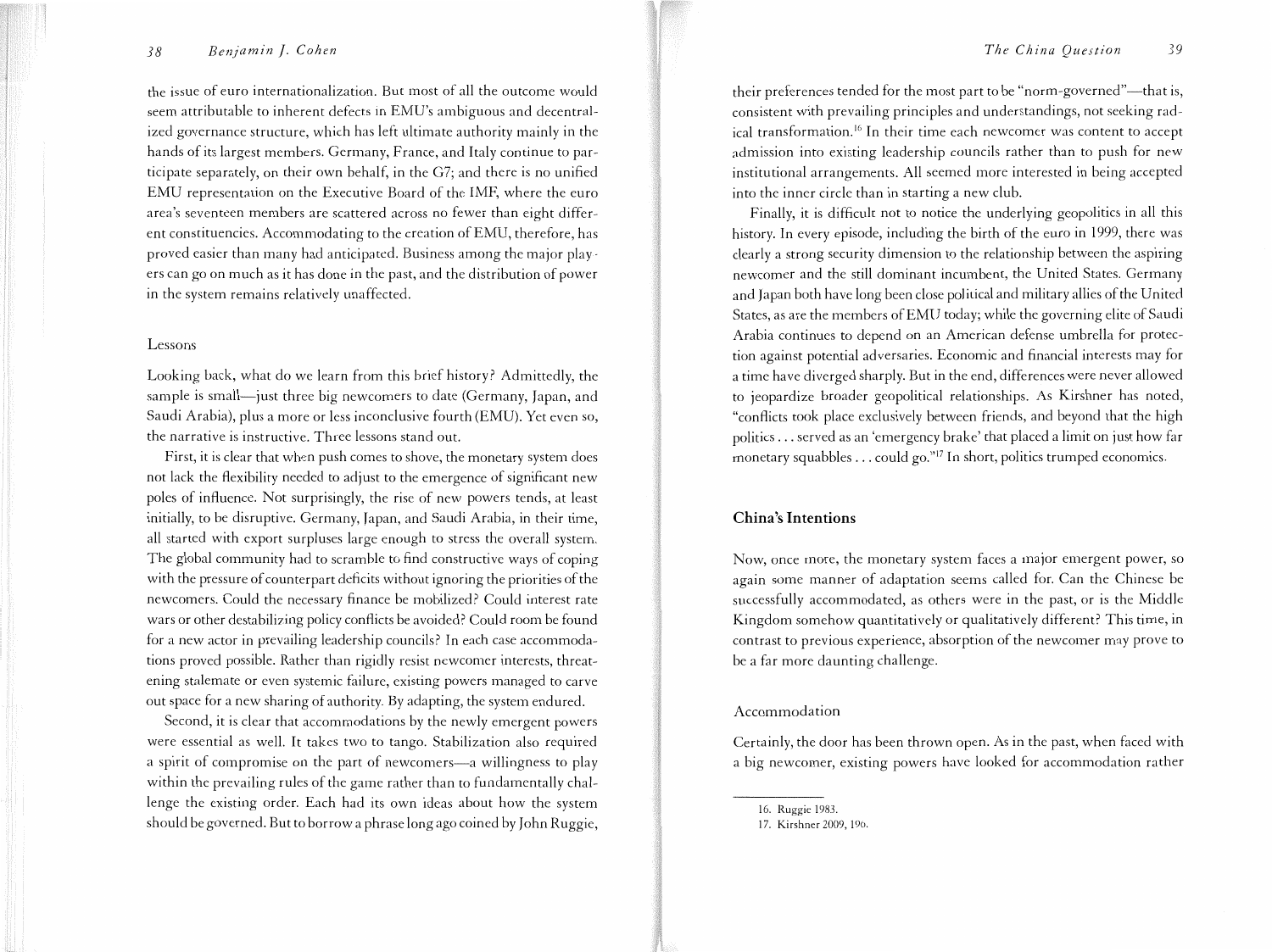than reacted with rigid resistance. Consider China's massive trade surpluses, for example, which have been painful for many countries. As both Andrew Walter and Hongying Wang note in this volume, commercial imbalances have prompted considerable external pressure on Beijing, especially from the United States, to revalue its currency. Yet in practical terms reactions have been restrained. Though the Chinese have obviously long manipulated the yuan's exchange rate to maintain a strong competitive advantage, there have been remarkably few direct retaliatory measures. Responses have been limited primarily to loud, but largely futile, verbal complaints.

China's interests have not been denied. Rather, existing powers have actively sought to make room for the Middle Kingdom in prevailing leadership councils. At the IMF, as Eric Helleiner and Bessma Momani meticulously describe in their chapters, a place was quickly found for the newcomer once the mainland government replaced Taiwan in the China seat in 1980. Chinese voting rights were rapidly increased; and like Saudi Arabia, China was soon allowed to elect its own exclusive executive director. After the latest quota review, anticipated to take effect in 2014, China will have the third largest quota at the Fund, behind only the United States and Japan, and its own appointed seat on the Executive Board. Similarly, China's new global influence was implicitly acknowledged by the decision in 2008, after the start of the worldwide financial crisis, to transfer leadership authority from the G7 to the broader G20, where Beijing plays a prominent role. Some sources, reminiscent of earlier calls for a German-American "bigemony," would go even further, to formalize a newly dominant G2 "partnership of equals" between the United States and China. <sup>18</sup>

#### Response

But will an open door be enough? Ultimately, the outcome will depend on the attitude of the newcomer, which is not at all certain. Making room for China will not suffice if Beijing is unwilling to play within the prevailing rules of the game. To repeat: it takes two to tango, and it is not at all clear that the Chinese are ready to dance. In the words of this volume's introduction, we do not know whether Beijing wishes to be a "taker," a "maker," or a "breaker" of the existing order.

To date, the signals from China have been mixed. With the country newly embarked on a once-in-a-decade political transition, it is far from clear what Beijing's preferences in coming years may actually turn out to be. Much will depend on the outcome of struggles among key domestic interest groups, as emphasized by several contributors here, including David Steinberg, Andrew Walter, Hongying Wang, and Yang Jiang.

On the one hand, the Chinese seem happy to be accepted into the inner circle both at the IMF and in the G20. Beijing gains face by being seen as a member of the club. Moreover, China has benefited enormously from the prevailing rules. The country would appear to have no interest in undermining a system that has allowed it to achieve such rapid rates of economic growth. This is the view of Helleiner and Momani in their chapters, who see Beijing's efforts to gain a leadership role at the IMF as little more than an effort to garner respect from the international community. It is also the view of Yang Jiang, who views Beijing's monetary diplomacy as notably limited in ambition. Policy initiatives, she contends, tended to be limited in scope and motivated mainly by considerations of political symbolism or pragmatic commercial gain.

But on the other hand, in both words and deeds, the Chinese have appeared to underscore a dissatisfaction with the status guo that goes well beyond anything expressed by earlier newcomers. There are many in the Middle Kingdom, it would appear, who would like to fundamentally change the way the monetary world works. In this volume, both Gregory Chin and Jonathan Kirshner stress Beijing's ambitious agenda for international monetary reform. Both see in recent experience a marked determination to enhance China's structural power at the expense of the United States, the incumbent monetary leader.

Consider, for example, the notorious 2009 essay by Zhou Xiaochuan, governor of the PBOC, which called for a new currency system "that is disconnected from individual nations ... thus removing the inherent deficiencies caused by using credit-based national currencies."<sup>19</sup> In plain language, this was a frontal assault on the "extraordinary privilege" long

<sup>18.</sup> Bergsten 2008.

<sup>19.</sup> Zhou 2009,2.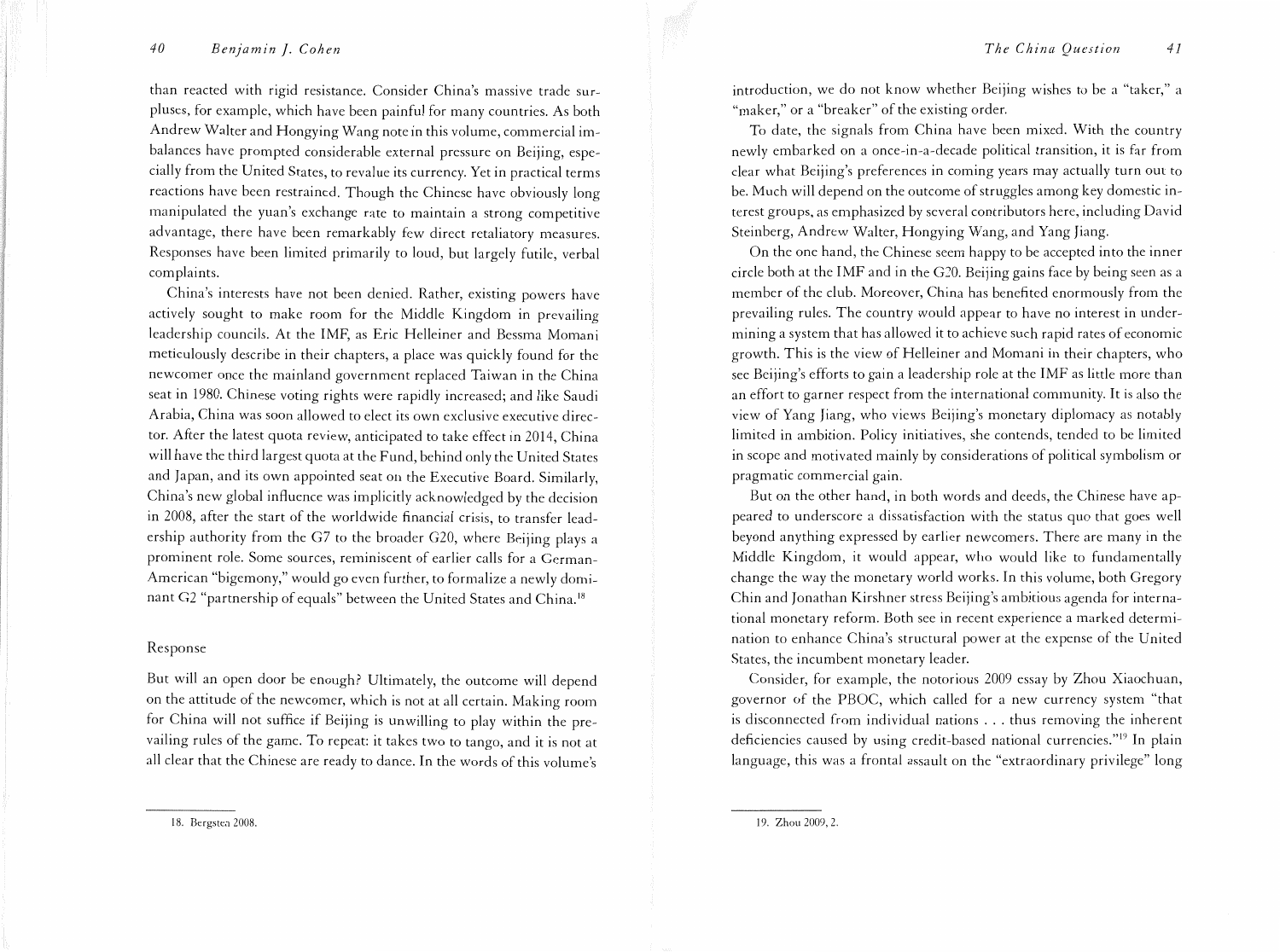enjoyed by the United States as a result of the global dominance of the dollar. In the years since, as Chin reports in his chapter, Beijing has actively promoted a wider role for alternatives to the greenback such as the euro and the IMP's Special Drawing Rights.

Beijing appears to be working hard to tilt the global balance of monetary power as much as possible in its favor, quite unlike anything attempted at a comparable stage by Germany, Japan, or Saudi Arabia. For example, in addition to its commitment to the CMI/CMIM, Beijing has also moved quickly since the 2008 financial crisis to negotiate a series of local currency swap agreements designed to provide RMB funding to other central banks, when needed, for use in trade with China. In just under five years, as Yang Jiang notes, pacts were signed with some twenty-three jurisdictions adding up to a total value of more than \$450 billion. Ostensibly, the aim of these agreements was to insure against the kind of risks that could come with another financial crisis. But the facilities were also designed to supply yuan, when desired, for use in bilateral trade on a more regular basis-in effect, to provide indirect encouragement for commercial use of the Chinese currency in lieu of the dollar.

More broadly, as Chin and Kirshner both emphasize in their chapters, it is apparent that China has embarked on a deliberate program to promote the widest possible use of the "people's currency" as an alternative to the greenback. The aim, it would appear, is to gain even more influence in monetary affairs. In addition to its growing role as source of crisis financing, Beijing has gradually widened the range of trade transactions that may be settled in yuan, further encouraging the money's internationalization. By 2013 as much as 14 percent of Chinese trade was being settled in RMB, up from essentially zero in earlier years. Meanwhile, in the autonomous region of Hong Kong, new markets have been created for yuan deposit accounts and yuan-denominated securities (so called dim-sum bonds). Most observers agree that it will be a long time before the RMB can truly match the appeal of the greenback as an international currency.20 Above all, successful internationalization will require the development of a sophisticated and open capital market, which at a minimum could take a decade or more. The Chinese, however, are no strangers to the demanding rigors of a Long March.

#### Ultimate Goals

On balance, therefore, we just do not know what to expect. At issue, most fundamentally, are the ultimate goals of China's overall foreign policy. Analysts have long argued about the Middle Kingdom's long-term ambitions in international affairs. Are the Chinese prepared to continue working within a global system still dominated by the United States, or does Beijing aspire to replace Washington in a new "Chinese Century"? Put bluntly, is China a status quo power or a revisionist state? Do the Chinese accept the legitimacy of the existing world order? Are they willing to limit their priorities to "norm-governed" changes? Or, *par contre,* are they looking for a more radical transformation of the international environment? Is their goal fundamental change at the level of basic principle-a new global system, in effect, based on "Chinese characteristics"?

Many analysts dismiss the risk of Chinese revisionism. For Nathan and Scobell, for instance, the main goals of Chinese foreign policy are strictly defensive, driven by multiple and enduring security threats. China, in their words, "is too bogged down in the security challenges within and around its borders to threaten the West."<sup>21</sup> For John Ikenberry, any danger to the status quo is moderated by the very nature of the United States-dominated system, which is more institutionally embedded and functionally articulated than past international orders. China is constrained in two ways. "On the one hand, [the system] will provide attractions, incentives, and opportunities for China-thereby encouraging Beijing to integrate further into the existing order. On the other hand, it is a deeply rooted and expansive order that is difficult to undermine or circumvent-thereby making it difficult for Beijing to oppose it or offer a viable alternative vision of international order."<sup>22</sup>In short, China has every reason to limit its priorities to "norm-governed" change.

The Chinese themselves, however, seem to be of two minds, torn between conflicting goals. As one informed source suggests, there are in fact two Chinas-an "economic China" concentrated on economic development and modernization; and a "political China" determined, above all, "to achieve and maintain power in an asymmetric power relation to

<sup>20.</sup> Cohen 2014.

<sup>21.</sup> Nathan and Scobell 2012, xi.

<sup>22.</sup> Ikenberry 2013, 55.